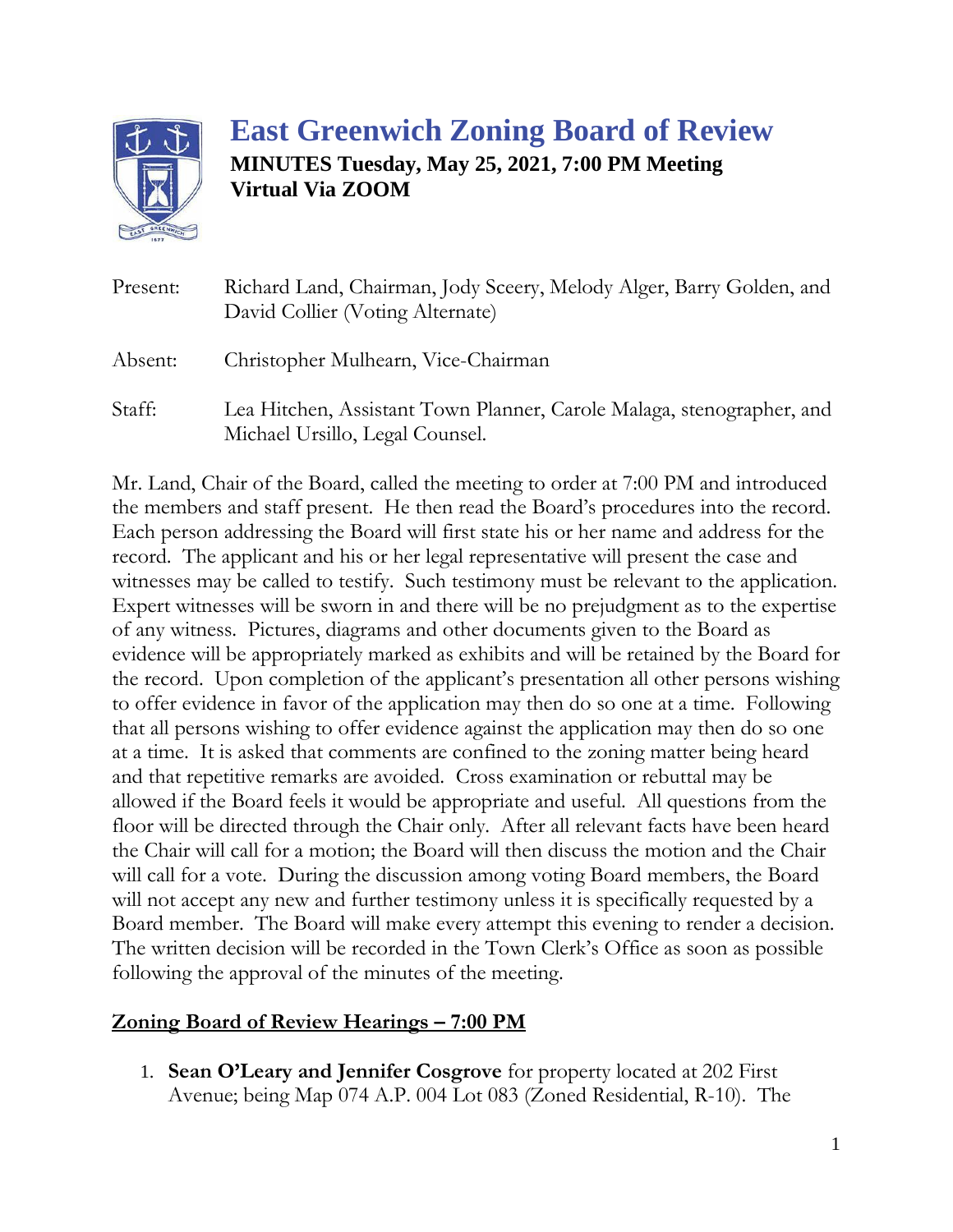Applicant seeks Dimensional Variances from Chapter 260 of the Town Code; Zoning Ordinance, Table 2 – Dimensional Regulations by Zone which sets forth the Front Yard Setbacks and Maximum Lot Coverage. Additionally, the Applicant seeks relief from Article V, Section 260-14(B) Nonconforming by Dimension. The Applicant requests to construct a two-car garage with a deck which will be attached to the existing structure in the southwest front setback which also constitutes as an intensification to the legal nonconforming property.

Mr. Land explained the Applicant, being Sean O'Leary and Jennifer Cosgrove, have requested the application be continued to the next meeting in order to provide the opportunity to review the submitted letters of opposition and provide time to discuss the project with the neighbors. Mr. Land noted a continuance is something the Board allows on a regular basis.

Motion by Mr. Golden to approve the continuance to June 22, 2021. Seconded by Mr. Collier.

Roll Call Vote: Mr. Golden: Yes, Mr. Collier: Yes, Ms. Alger: Yes, Ms. Sceery, and Mr. Land: Yes.  $VOTE: 5-0$ .

2. **McGeorge Architecture Interiors** for property owned by **Heather Larkin** and located at 90 Sycamore Drive; Map 045 A.P. 011 Lot 018 (Zoned Residential, R-30). The Applicant seeks a Dimensional Variance from Chapter 260 of the Town Code; Zoning Ordinance, Table 2 – Dimensional Regulations by Zone, specifically from the Side Yard Setback. The petition requests to construct an in-law addition on the south side of the existing structure which will not conform to the side setback requirement; a maximum of 19.6' of relief is required.

Mr. Matthew McGeorge of McGeorge Architecture Interiors, represented the applicant, being Heather Larkin. Mr. McGeorge explained Ms. Larkin approached him to design an in-law unit after her father recently passed away for her mother. He has designed an approximately 850 square foot 1-story addition with a 123 s.f. front porch to the south side of the existing single-family Garrison style home in order to accommodate an in-law residence. The side setback requirement in an R-30 zone is 30'; the existing subject home sits 44.7' from the south property line. The proposed addition will extend between 11'-19.6' into the south side and sit between 19' to 10.4' from the side property line once constructed. Mr. McGeorge finds the addition is keeping within the scale and massing of the subject residence as well as with the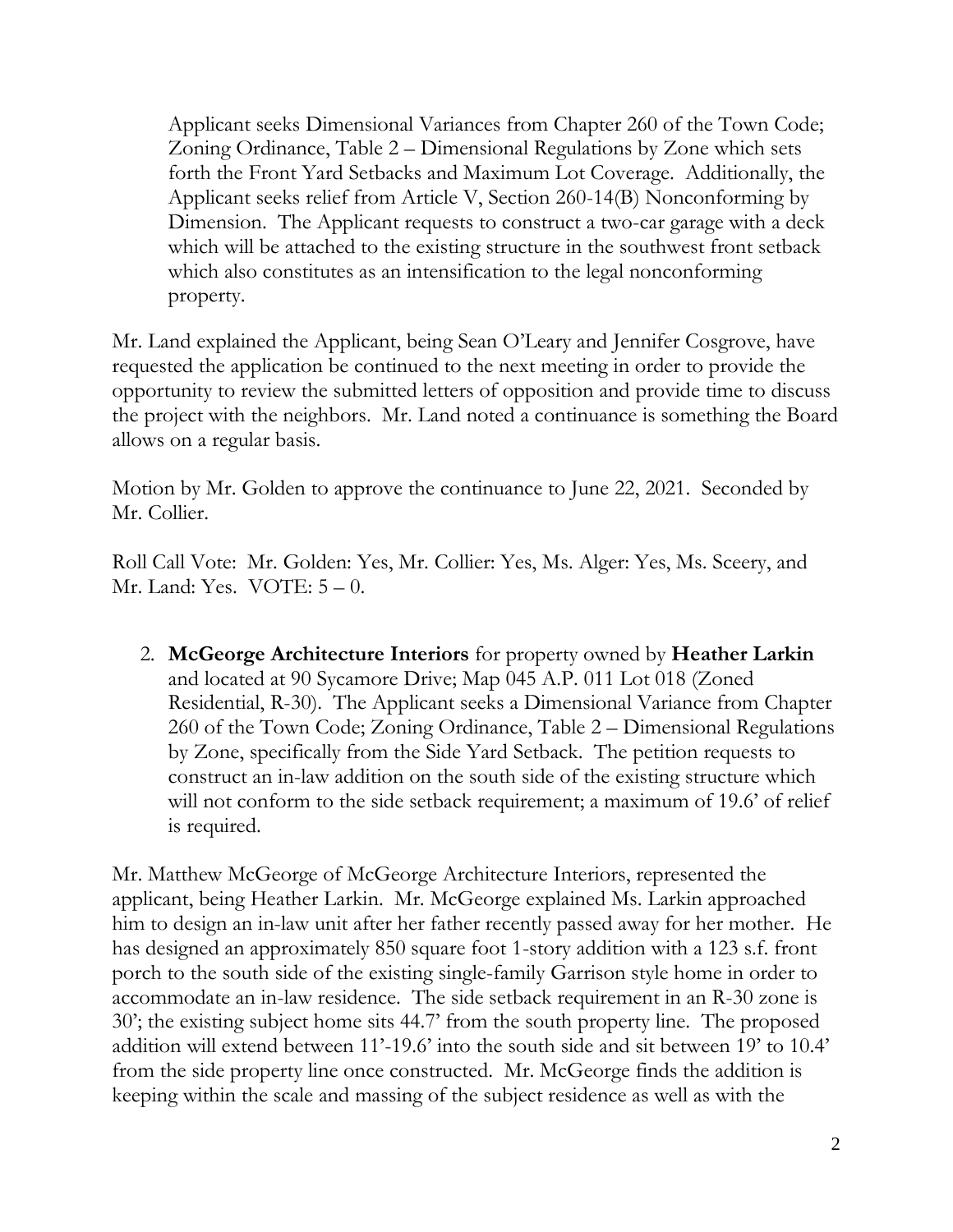surrounding neighborhood. He also pointed out there were some minor challenges regarding the topography which have been dealt with in terms of landscaping buffering and attempts were made to make it as best of a project as possible.

Ms. Heather Larkin explained she has spoken to the neighbors, particularly to the abutter to the south who would be most affected by the addition, to which she received no objections.

Mr. Land pointed out the Zoning Board had previously granted special use permits for in-law apartments prior to legislation amendments which now allows these units by right; in this particular situation it is the dimensional variance that is the issue. He added the large easement with existing landscaping in between the abutting neighbors made any impact inconsequential.

Mr. Land found the application did meet the following standards:

The hardship from which the applicant seeks relief is due to the unique characteristics of the subject land and not the general characteristics of the surrounding area.

The hardship is not the result of any prior action by the applicant and does not result primarily from the desire for greater financial gain.

Granting the request will not alter the general character of the surrounding area or impair the purpose or intent of the Zoning Ordinance or Comprehensive Plan.

The relief to be granted is the least relief necessary.

The hardship suffered by the owner if the variance is not granted shall amount to more than a mere inconvenience.

Mr. Land pointed out the intent of an in-law addition is for the overall appearance of the structure to remain that of a single-family residence; he found that the proposed design provides to maintain that of a single-family residence. Additionally, the in-law apartment is not meant for financial gain (meaning it cannot be rented out) once a family member no longer resides on the property. The Building/Zoning Official shall require that a declaration of the in-law unit be recorded in Land Evidence.

Motion by Ms. Sceery to approve the submitted application. Seconded by Mr. Golden.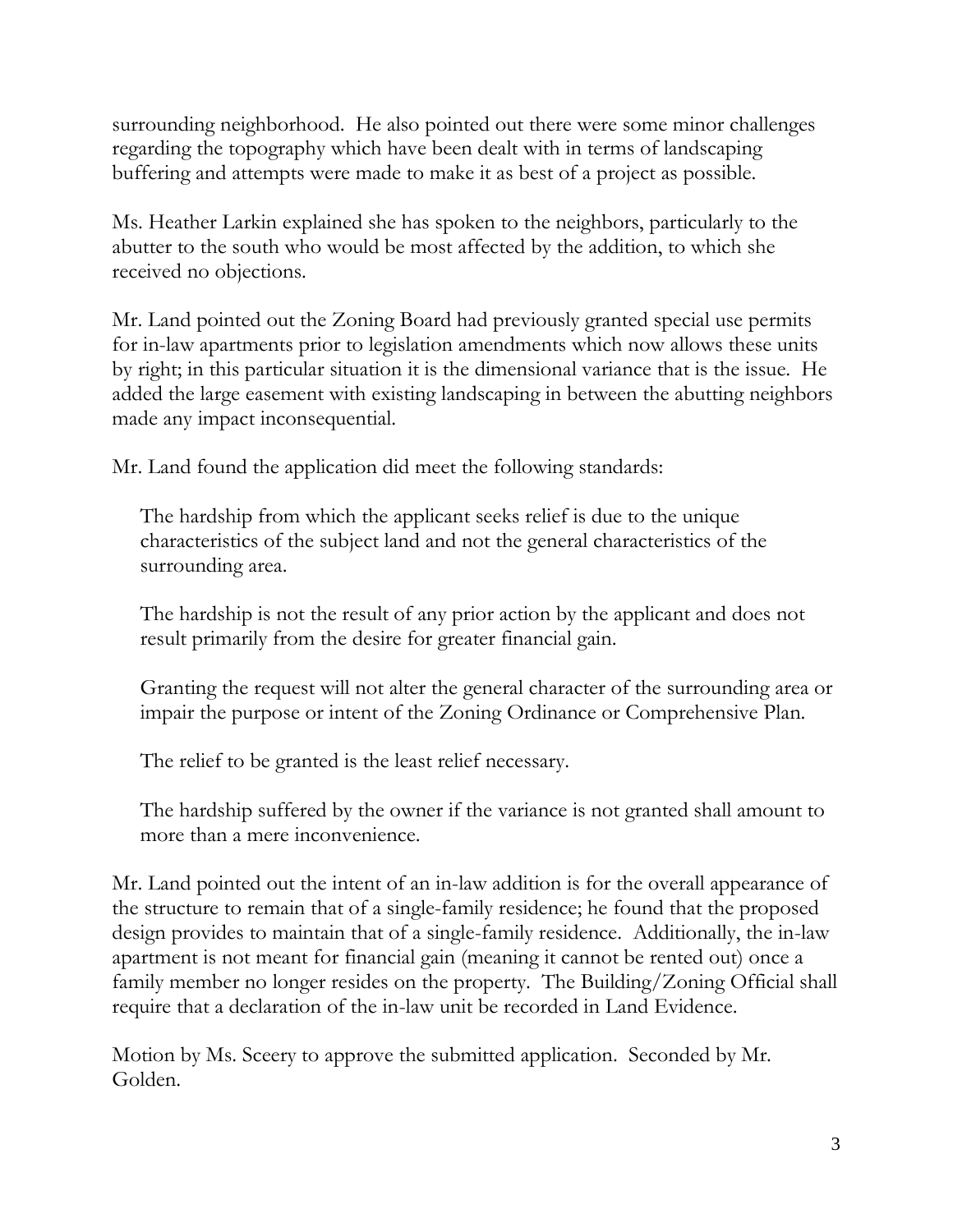Roll Call Vote: Mr. Golden: Yes, Mr. Collier: Yes, Ms. Alger: Yes, Ms. Sceery, and Mr. Land: Yes. VOTE: 5 – 0.

3. **Hill & Harbor Design + Build** for property owned by **Chester B. Salomon and Arlene Lidsky Salomon** and located at 27 Rector Street; Map 085 A.P. 001 Lot 275 (Zoned Residential, R-10). The Applicant seeks a Dimensional Variance from Chapter 260 of the Town Code; Zoning Ordinance, Table 2 – Dimensional Regulations by Zone, specifically from the Side Yard Setback. Additionally, the Applicant seeks relief from Article V, Section 260-14(B) Nonconforming by Dimension; the front of the existing structure is situated in the 30 foot front yard setback. The Applicant requests to construct a 22'x24' garage which will be attached to the existing structure and will not conform to the north side setback; a maximum of 7.6' of relief is required.

Mr. Paul Vespia of Hill & Harbor Design + Build was on hand representing the applicant, Chester Salomon and Arlene Lidsky Salomon. Mr. Vespia explained he is making several modifications to the c.1915 American Foursquare 2 ½ story residence. On March 25, 2021, Mr. Vespia presented a conceptual plan to the HDC for the proposed addition and received conceptual approval of the design and he is now requesting the necessary variances.

Mr. Vespia stated the intent is to demolish the existing left side sunroom to make way for a 20'x20' first floor master suite. This portion of the project does not require any dimensional relief and will sit within the building envelope. Additionally, the request is to add a 22'x24' attached two-vehicle garage on the right (north) side of the home. The R-10 zoning district requires a 15' side setback; the new garage will sit 7.4' from the north side setback, requiring 7.6' of relief. Additionally, the edge of the front porch sits 19' from the front property line where 30 feet is required. Therefore, relief to allow an enlargement of a nonconforming structure becomes necessary.

Mr. Land commented the Applicant has submitted a comprehensive application, Class I survey.

Mr. Vespia asserted there will be extensive landscaping planted along the common lot line between the subject property line and Lot 418 – taller evergreens to buffer the neighbor.

Mr. Land opened the hearing for public comment.

Mr. Richard Fuka of 34 Brayton Street spoke in favor of the application, noting the level of effort and great deign of the project.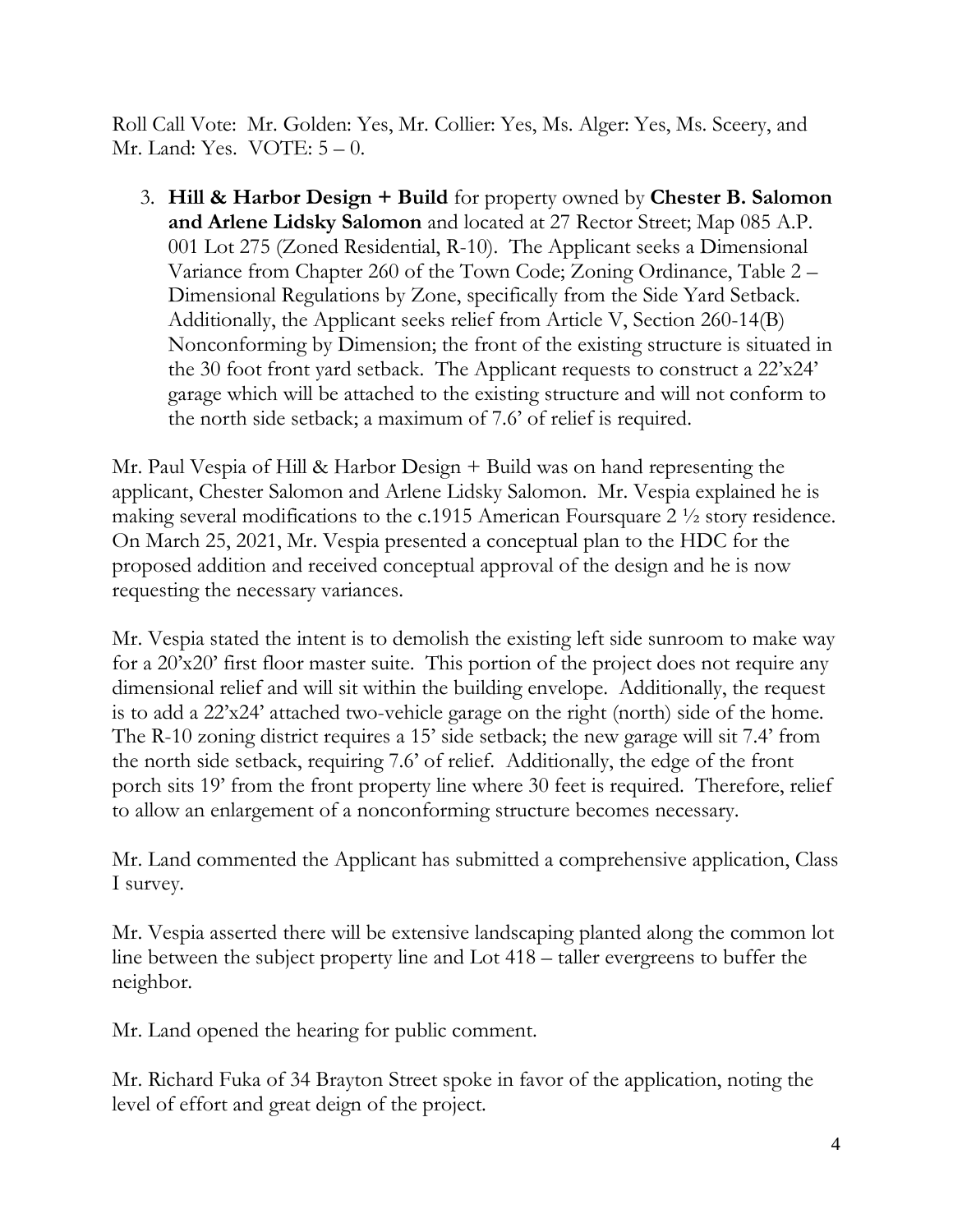Mr. Seth O'Donnell pointed out the HDC conceptual plan noted the garage goes up to the property line yet the plan before the Zoning Board shows otherwise; he asked for clarification. Mr. Vespia explained the difference between the HDC application and Zoning application was the HDC app was a hand sketch over GIS which was a screen shot from the Town's GIS database. The Zoning application includes a Class I survey performed by a licensed engineer that is exact.

Mr. O' Donnell was of the opinion that if the garage addition was narrower the applicant could still accommodate a 2-vehicle parking area and not require a zoning setback variance.

Mr. O'Donnell's final comment was in regards to assurances he was going to receive that his property line would not be violated, damaged, receive debris on, etc. during construction. Mr. Vespia asserted that during construction and excavation a silt fence will be installed to keep runoff from going on the property as well as to keep debris off of the O'Donnell property.

Mr. Robert Berlyn spoke in support of the application.

With no further questions from the public or Board members Mr. Land asked for a motion.

Motion by Ms. Alger to approve the application as presented. Seconded by Mr. Golden.

Mr. Land said he appreciated Mr. Vespia's comments and answers to Mr. O'Donnell's concerns.

Mr. Land found the application did meet the following standards:

The hardship from which the applicant seeks relief is due to the unique characteristics of the subject land and not the general characteristics of the surrounding area.

The hardship is not the result of any prior action by the applicant and does not result primarily from the desire for greater financial gain.

Granting the request will not alter the general character of the surrounding area or impair the purpose or intent of the Zoning Ordinance or Comprehensive Plan.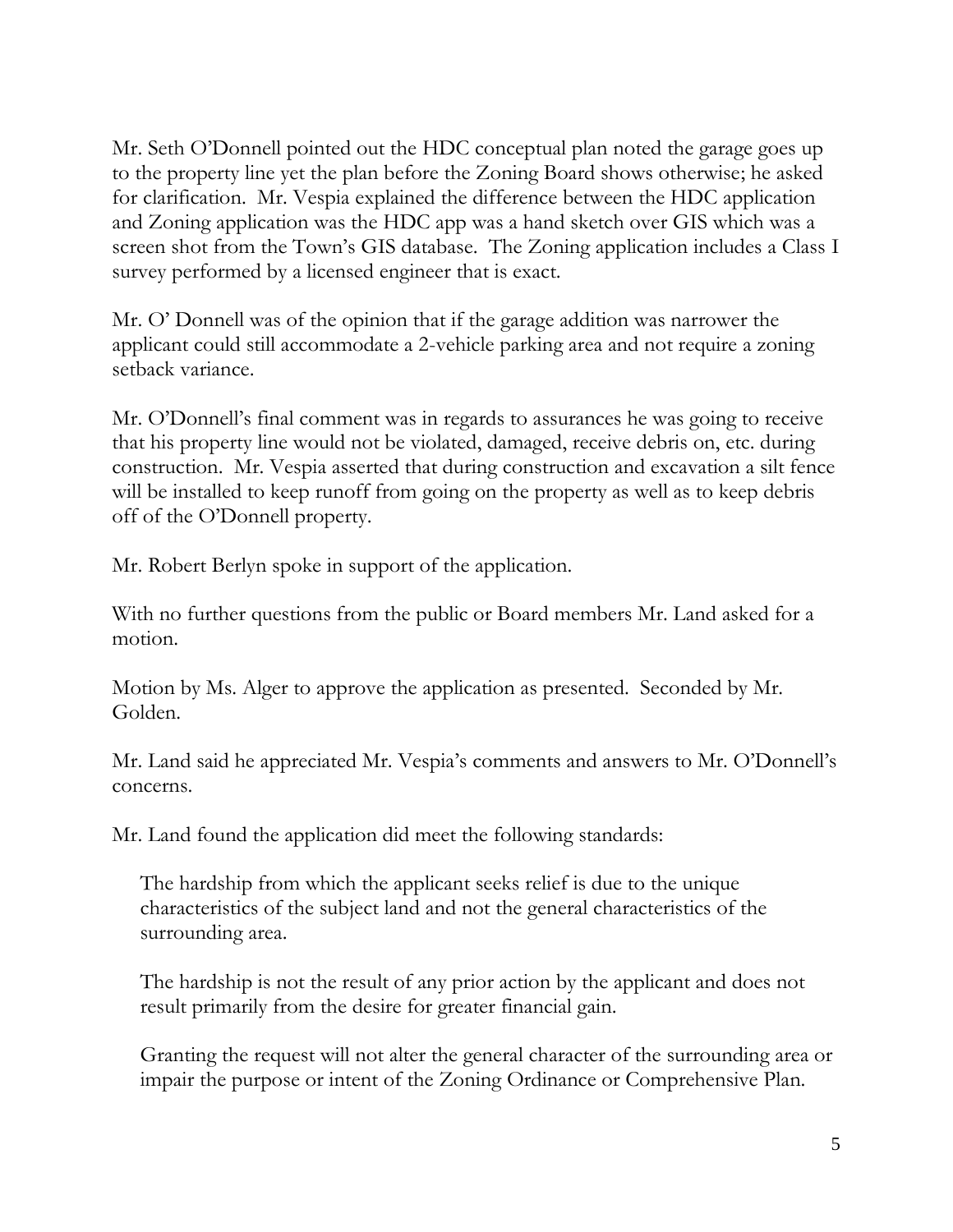The relief to be granted is the least relief necessary.

The hardship suffered by the owner if the variance is not granted shall amount to more than a mere inconvenience.

Roll Call Vote: Mr. Golden: Yes, Mr. Collier: Yes, Ms. Alger: Yes, Ms. Sceery, and Mr. Land: Yes. VOTE: 5 – 0.

4. **Hill & Harbor Design + Build** for property owned by **Doug and Sherri Tracey** and located at 52 Mawney Street; Map 075 A.P. 002 Lot 178 (Zoned Residential, R-10). The Applicant seeks a Dimensional Variance from Chapter 260 of the Town Code; Zoning Ordinance, Section 260-8(F) pertaining to the siting of accessory structures. Additionally, the Applicant seeks relief from Article V, Nonconforming Development, Section 260-14(B) Nonconforming by Dimension. The petition requests to rehabilitate and modify the existing legal nonconforming accessory structure by adding two (2) 12'x22' additions on both sides and converting it into a four (4) vehicle garage with storage space on the second level; this constitutes as an intensification to the legal nonconforming structure.

Mr. Paul Vespia of Hill & Harbor Design + Build was on hand to represent the application. Also present was the property owner, being Doug Tracey. Mr. Vespia explained the proposal, noting the poor conditions of the existing garage and inability of the property owners to use it. The proposal includes improvements to the existing 20'x26' detached barn/garage which currently sits between 3.7'-3.9' from the rear property line where a five foot setback to the rear property line is required for accessory structures. Mr. Vespia stated work includes two 12'x22' additions on either side of the existing barn. The proposed structure will become a 4-vehicle garage with an unfinished storage area above. The overall project includes siding and roofing to be replaced in kind as well as installing new windows on the second level. He added the HDC has provided conceptual approval to the project.

With no comments from the Board or the public Mr. Land asked for a motion.

Motion by Ms. Alger to approve the application as presented. Seconded by Mr. Golden.

Mr. Land commented the submission was extremely comprehensive with plans, renderings and is a significant improvement to the existing conditions. As the staff report points out there are no adverse impacts to the surrounding area and he has no objections to the application.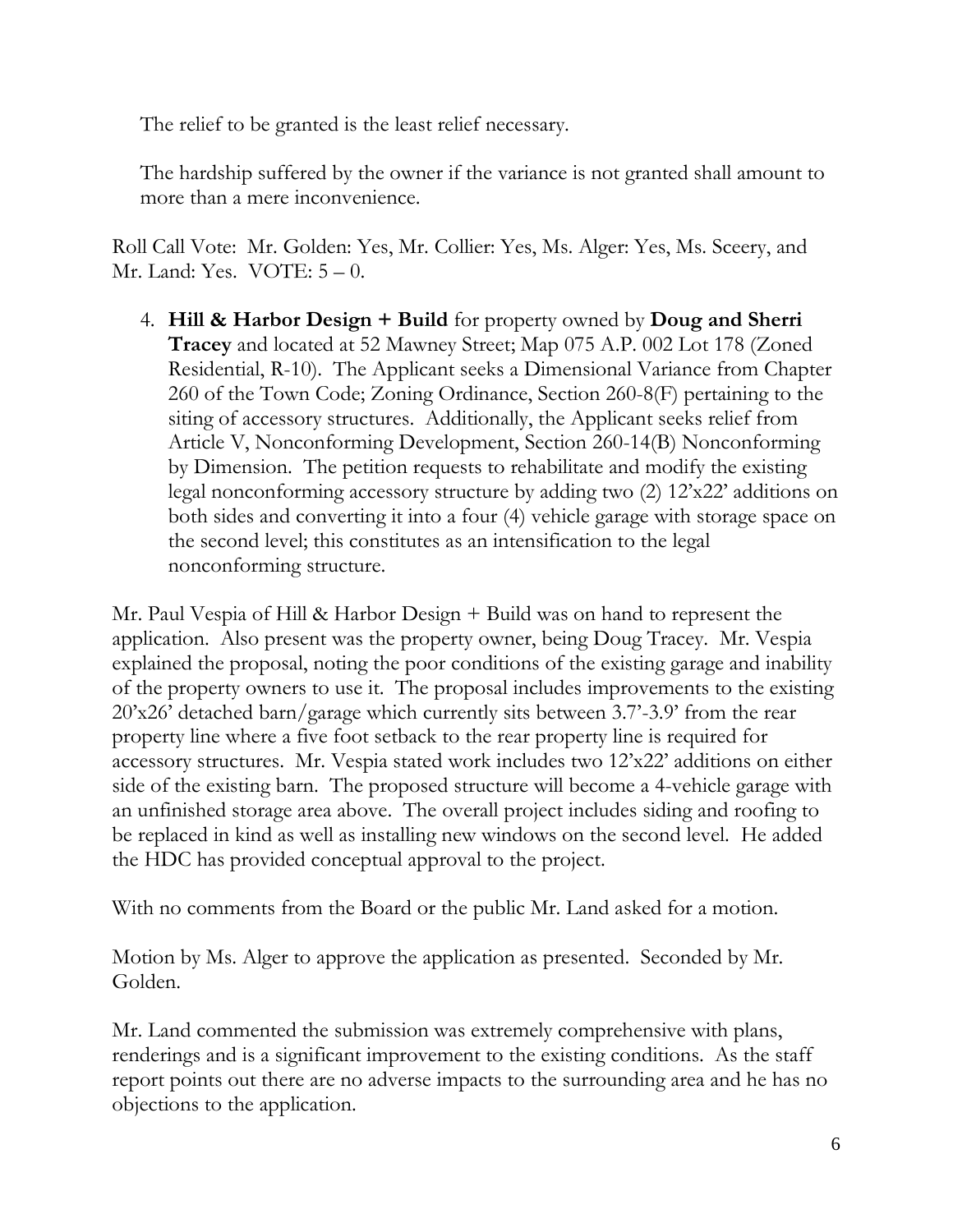Mr. Land found the application did meet the following standards:

The hardship from which the applicant seeks relief is due to the unique characteristics of the subject land and not the general characteristics of the surrounding area.

The hardship is not the result of any prior action by the applicant and does not result primarily from the desire for greater financial gain.

Granting the request will not alter the general character of the surrounding area or impair the purpose or intent of the Zoning Ordinance or Comprehensive Plan.

The relief to be granted is the least relief necessary.

The hardship suffered by the owner if the variance is not granted shall amount to more than a mere inconvenience.

Roll Call Vote: Mr. Golden: Yes, Mr. Collier: Yes, Ms. Alger: Yes, Ms. Sceery, and Mr. Land: Yes. VOTE: 5 – 0.

5. **Joseph D. Trillo** for property owned by **The Joseph D. Trillo Living Trust c/o Joseph D. Trillo, Trustee** and located at 75 Bailey Boulevard; Map 008 A.P. 019 Lot 317 (Zoned Farming, F-2). The Applicant seeks a Dimensional Variance from Chapter 260 of the Town Code; Zoning Ordinance, Table 2 – Dimensional Regulations by Zone, specifically from the Side Yard Setback. The petition requests to construct a 36'x24'-4" attached garage on the north side of the existing structure which will not conform to the side setback requirement; a maximum of 10' of relief is required.

Mr. Joseph Trillo, property owner, represented the application on his own behalf. Mr. Trillo explained that he is requesting to expand the north side of the existing home by constructing a 36'x24'-4" attached 2-bay garage which will begin at the end of the existing driveway. The intended use of the garage addition will be for vehicle and lawn furniture/equipment storage and other household item storage. The existing landscaping will be reconfigured to accommodate the new garage. Mr. Trillo pointed out the addition will comply with the maximum allowed height of 35' and will have no effect on the front or rear setback requirements. The required side setback for this parcel is 30'; the existing home sits 44.6' from the north side property line. The new addition will be at most 20.5' from the north side property line, therefore requiring 9.5' of relief.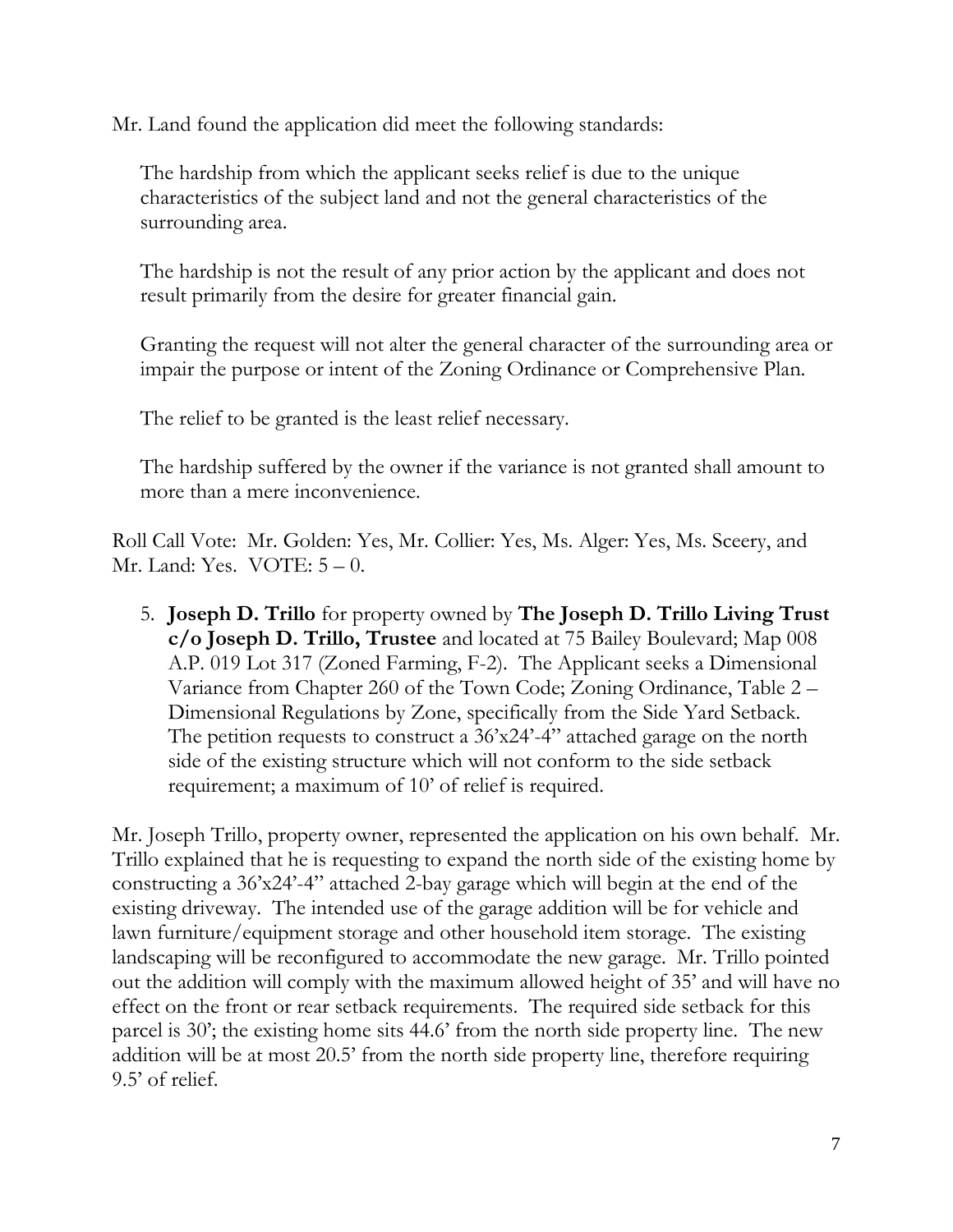Mr. Land commented that Mr. Trillo submitted a comprehensive application that includes a Class I land survey, architecture plans of the garage, and a narrative as to why the application satisfies the standards.

Mr. Robert Campbell spoke in objection to the application, pointing out the applicant already has a three-vehicle garage; he saw the request as financial gain. He found the request as not necessary.

Mr. Golden suggested an extensive amount of plantings along the property shared property line.

Due to the objection by Mr. Campbell Zoning Board members had suggested to continue the hearing in order for the applicant and objector to potentially compromise a solution in the meantime.

Mr. Trillo preferred for a vote to be taken.

With no further questions or comments from the Board or public Mr. Land asked for a motion.

Mr. Golden motioned to approve the application as presented but with the condition there be a line of arborvitae buffering to be planted at least 7'-8' in height on Mr. Trillo's side of the border when planted along the garage side of the property (to substantially block the view from the neighbor). Seconded by Mr. Collier.

Mr. Land found this particular application to not be problematic or out of character but a fairly typical application. He found the application a good faith request for the personal enjoyment for the Applicant and not for financial gain.

Mr. Land found the application did meet the following standards:

The hardship from which the applicant seeks relief is due to the unique characteristics of the subject land and not the general characteristics of the surrounding area.

The hardship is not the result of any prior action by the applicant and does not result primarily from the desire for greater financial gain.

Granting the request will not alter the general character of the surrounding area or impair the purpose or intent of the Zoning Ordinance or Comprehensive Plan.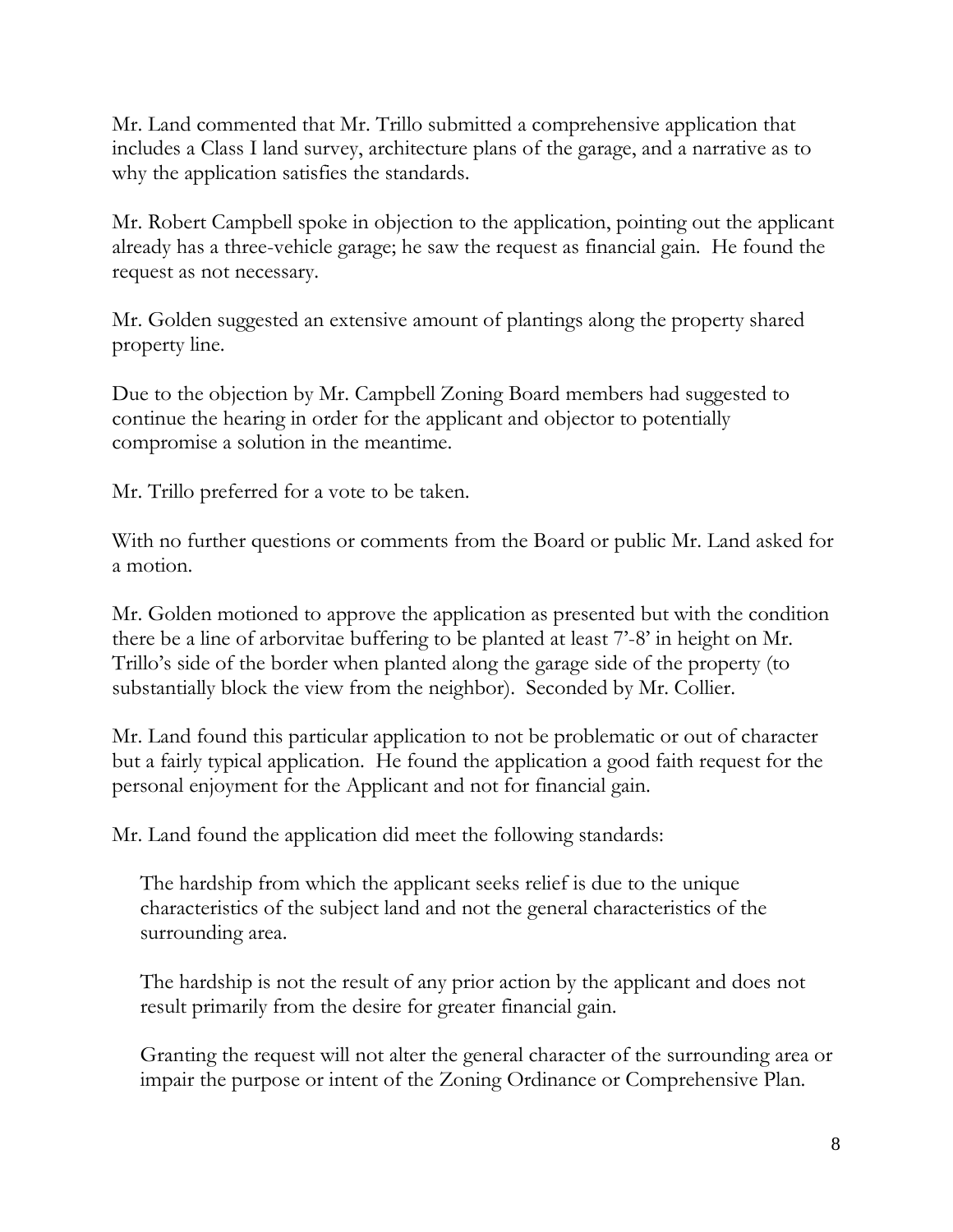The relief to be granted is the least relief necessary.

The hardship suffered by the owner if the variance is not granted shall amount to more than a mere inconvenience.

Roll Call Vote: Mr. Golden: Yes, Mr. Collier: Yes, Ms. Alger: Yes, Ms. Sceery, and Mr. Land: Yes. VOTE: 5 – 0.

6. **David and Gioia Bergmann** for property located at 55 Cardinal Lane; Map 027 A.P. 015 Lot 107 (Zoned Farming, F-1). The Applicant seeks a Dimensional Variance from Chapter 260 of the Town Code; Zoning Ordinance, Table 2 – Dimensional Regulations by Zone, specifically from the Side Yard Setback. The petition requests to construct a third garage bay onto the north side of the existing structure which will not comply with the 30-foot side setback requirement; a maximum of 10.32' of relief is required.

Mr. David Bergmann and Ms. Gioia Bergmann were on hand as property owners representing their application. Mr. Bergmann explained he is in the process of renovating a portion of the interior home while also adding onto both sides of the structure. Modifications include adding a 20'x20' sunroom to the south side of the house as well as extending the rear of the structure out to accommodate a kitchen addition, laundry room and office space which will be within the building envelope. Mr. Bergmann explained he would like to add a third 12'x22' bay garage to the north side of the structure which will extend into the 30-foot side setback requirement. The garage addition will sit at most 19.68' from the north property line, therefore requiring 10.32' of relief.

Ms. Alger pointed out it is essentially the back corner of where the new garage will be located where the majority of the relief is required.

Mr. Land acknowledged the Applicant has submitted a comprehensive application that includes a Class I survey, designs and details as to how the petition meets the standards.

With no comments from the public in favor or against the application Mr. Land asked for a motion.

Mr. Golden motioned to approve the application as presented. Seconded by Ms. Alger.